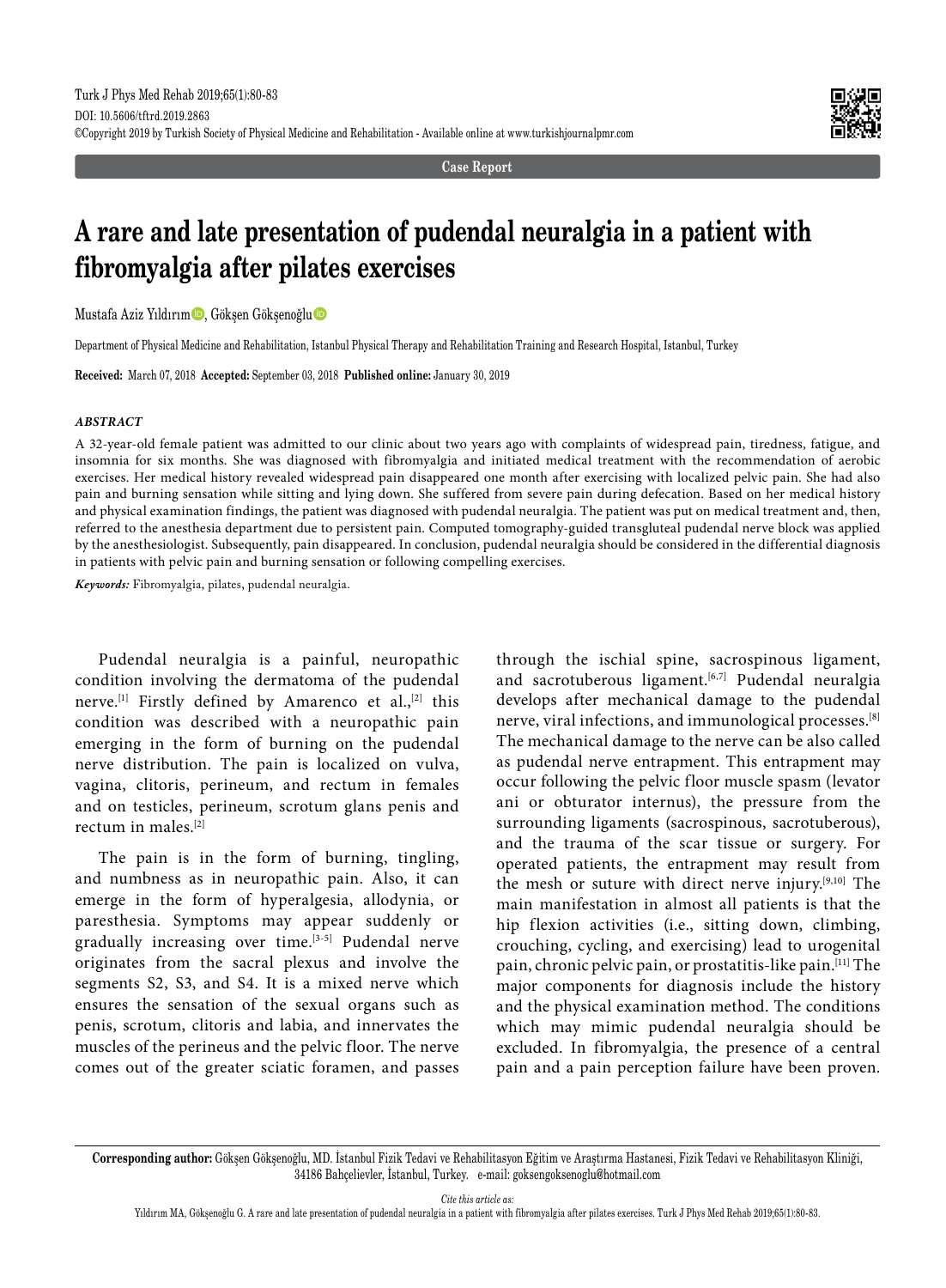This is also the reason for allodynia and hyperalgesia seen in these patients. Considering emerging signs and symptoms, fibromyalgia is considered to be relevant with neuropathic pain.<sup>[12]</sup>

Herein, we report a rare and late presentation of pudendal neuralgia in a patient with fibromyalgia after pilates exercises in the light of literature data.

## **CASE REPORT**

A 32-year-old female patient was admitted to our clinic about two years ago with complaints widespread pain, tiredness, fatigue, and insomnia for six months. Based on her detailed medical history and physical examination findings, she was diagnosed with fibromyalgia. At the time of admission, her body weight was 43 kg with a height of 165 cm and she was a single teacher. She was initiated medical treatment with the recommendation of aerobic exercises. Treatment started with pregabalin 75 mg/day, and the dose was gradually increased to 300 mg at first and then to 450 mg; however, the dose was maintained as 75 mg (twice per day) due to the adverse effects. The patient could tolerate this dose and achieved pain relief. However, her pain started again about one year ago, and she suddenly discontinued the administration of pregabalin with an antidepressant. Later, she was prescribed pregabalin again intermittently. Although the patient was unable to spend time for exercise before, she started pilates exercises. During follow-up visits in the clinic, she reported reduced pain and continued a single dose of pregabalin per day. Her widespread pain disappeared one month after exercising. However, localized pelvic pain became apparent and she described a pain and burning sensation while sitting and lying down. She had also severe pain during defecation. Based on the examination of the gynecology and general surgery departments, her symptoms were nonspecific and she was recommended a non-steroidal anti-inflammatory drug for pain relief. In our clinic, we increased the pregabalin dosage again (75 mg in the morning and 150 mg in the evening), considering that the pain experienced by the patient was related to somatic symptoms of fibromyalgia and she had benefited from pregabalin before. At the time of admission about one month after, her symptoms slightly improved with medical treatment. She was doing exercises for two to three hours, although she had difficulty in doing thigh stretching exercises. The range of motion of both hips was normal on physical examination; however, flexion and external

rotation were painful. The patient was recommended pelvic magnetic resonance imaging (MRI); however, it was unable to be performed due to claustrophobia of the patient. Pelvic radiography showed normal results.

Based on her medical history and physical examination findings, the patient was diagnosed with pudendal neuralgia according to the Nantes criteria.[3] Pregabalin dose was increased to 150 mg in the morning and 150 mg in the evening, and she was recommended to do exercises for a certain period of time. She was, then, referred to the anesthesia department due to persistent pain. A written informed consent was obtained from the patient. Computed tomography-guided transgluteal pudendal nerve block was applied by the anesthesiologist. Subsequently, pain disappeared. The patient was advised that neuronal block could be applied again, if pain appeared. She was scheduled for follow-up with the recommendation of walking exercises.

# **DISCUSSION**

The major components of the diagnosis of pudendal neuralgia include the medical history and physical examination findings. The conditions which may mimic pudendal neuralgia should be excluded. In the differential diagnosis, bladder syndrome, vulvodynia, levator myalgia, piriformis syndrome, coxodynia, cauda equina syndrome, neuralgias and inflammation of other nerves such as obturator, genitofemoral, or ilioinguinal nerves should be considered. Examination should start by examining the lesions on perineus, vulva, and vagina. Vulvodynia is frequently seen. Palpation and bimanual examination of the pelvic floor should be performed to eliminate vulvodynia. Palpation of the ischial spine or pudendal nerve precipitates a tingling sensation with paresthesia or pain commonly known as Tinel's sign. In addition to the levator muscles, piriformis and obturator internus and externus should be also evaluated carefully. Although pudendal neuralgia finding is often diagnosed late or incorrectly, its incidence in the population was found to be 1% in a study and the prevalence of pudendal neuralgia is higher in females than males.[13-15]

In the diagnosis of pudendal neuralgia, the Nantes criteria are used. *Accordingly, the five essential diagnostic criteria are as follows: (i)* pain in the anatomical territory of the pudendal nerve extending from the anus to the clitoris (or penis); *(ii)* worsened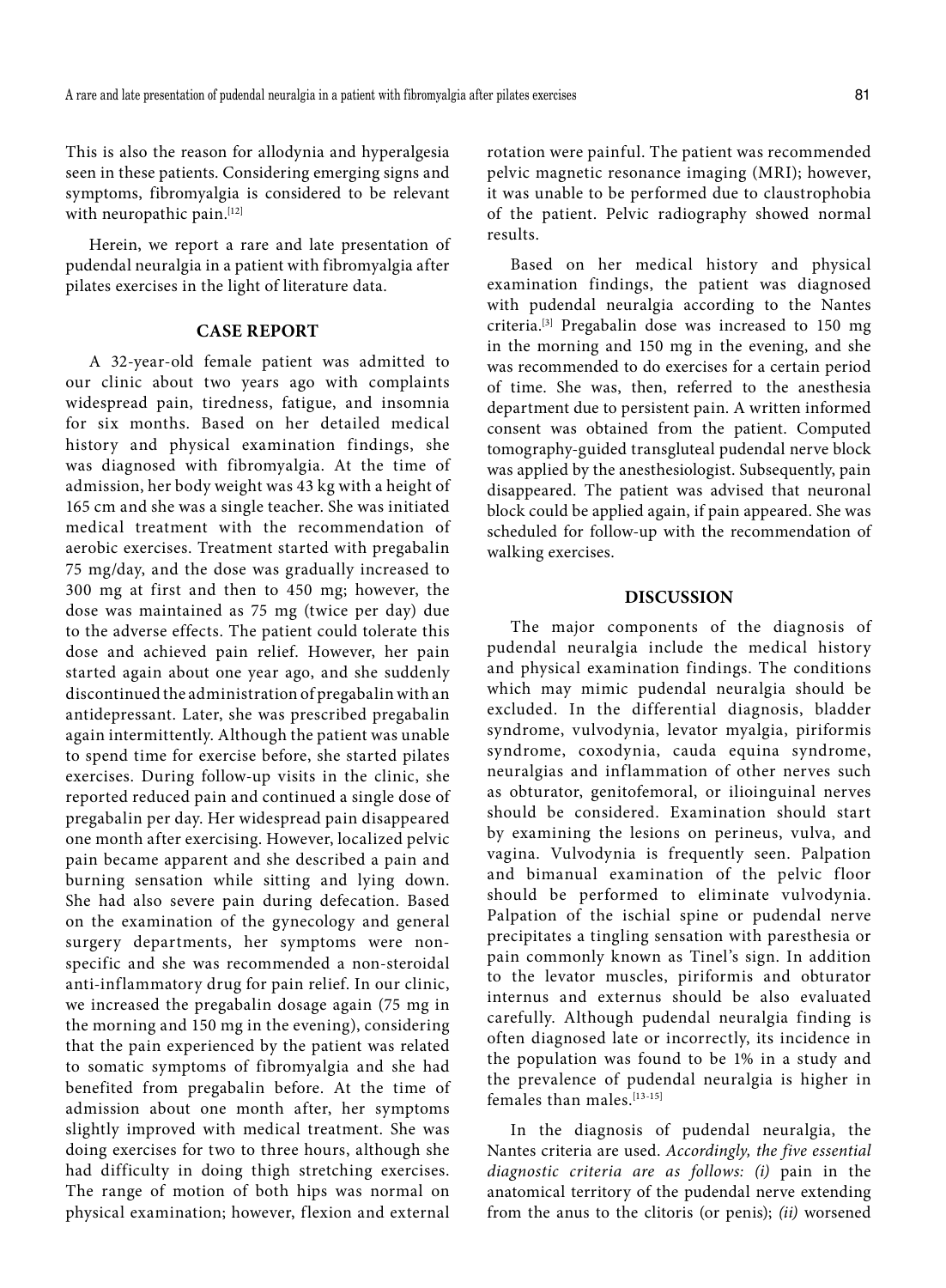by sitting; *(iii)* the patient is not woken at night by the pain; *(iv)* no objective sensory loss on clinical examination; and *(v)* positive anesthetic pudendal nerve block. *Exclusion criteria have been also proposed as follows:* purely coccygeal, gluteal, or hypogastric pain, exclusively paroxysmal pain, exclusive pruritus, presence of imaging abnormalities able to explain the symptoms.[3]

Our case met the all five of the diagnostic criteria with certain exclusion criteria. In a case presentation by Insola et al.,<sup>[16]</sup> fibrosis of obturator internus was detected on MRI, resulting in pudendal neuralgia. Similarly, we are in the opinion that the compelling exercises in our case was likely to result in edema or fibrosis of the obturator internus. In addition, in two case presentations by Lee et al., $[17]$  pain caused by the pudendal nerve compression reduced upon the detection of a ganglion cyst on MRI and aspirating the cyst.

In the first-line setting, conservative treatment is recommended for pudendal neuralgia. Various exercises can be applied to help reduce the pain severity during physiotherapy. Patients are provided with a home-based exercise regimen including relaxation training. $[2,18]$  There are several drugs which are frequently used for medical treatment including gabapentin, pregabalin (bid, oral route), cyclobenzaprine, and tricyclic antidepressants. The drugs such as intravaginal diazepam (tablets of 5 mg tid per day) or compound fuses can be also administered.<sup>[19]</sup> Transperineal, transgluteal, and transrectal approaches are used for pudendal nerve block, and mainly a transvaginal approach is preferred in female cases. In case of the lack of responsiveness to the treatment, nerve decompression surgeries are recommended<sup>[17]</sup>

In conclusion, pudendal neuralgia should be considered in the differential diagnosis for patients suffering from pain and burning sensation at the pelvic area following compelling exercises. For the treatment of fibromyalgia, stretching and hip flexion exercises having a high level of evidence should be recommended by gradual increases, particularly for patients who have never done any exercise before.

### **Declaration of conflicting interests**

The authors declared no conflicts of interest with respect to the authorship and/or publication of this article.

#### **Funding**

The authors received no financial support for the research and/or authorship of this article.

## **REFERENCES**

- 1. Robert R, Prat-Pradal D, Labat JJ, Bensignor M, Raoul S, Rebai R, et al. Anatomic basis of chronic perineal pain: role of the pudendal nerve. Surg Radiol Anat 1998;20:93-8.
- 2. Amarenco G, Lanoe Y, Perrigot M, Goudal H. A new canal syndrome: compression of the pudendal nerve in Alcock's canal or perinal paralysis of cyclists. Presse Med 1987;16:399. [Abstract]
- 3. Labat JJ, Riant T, Robert R, Amarenco G, Lefaucheur JP, Rigaud J. Diagnostic criteria for pudendal neuralgia by pudendal nerve entrapment (Nantes criteria). Neurourol Urodyn 2008;27:306-10.
- 4. Waldinger MD, Venema PL, van Gils AP, Schweitzer DH. New insights into restless genital syndrome: static mechanical hyperesthesia and neuropathy of the nervus dorsalis clitoridis. J Sex Med 2009;6:2778-87.
- 5. Ramsden CE, McDaniel MC, Harmon RL, Renney KM, Faure A. Pudendal nerve entrapment as source of intractable perineal pain. Am J Phys Med Rehabil 2003;82:479-84.
- 6. Hough DM, Wittenberg KH, Pawlina W, Maus TP, King BF, Vrtiska TJ, et al. Chronic perineal pain caused by pudendal nerve entrapment: anatomy and CT-guided perineural injection technique. AJR Am J Roentgenol 2003;181:561-7.
- 7. Shafik A, el-Sherif M, Youssef A, Olfat ES. Surgical anatomy of the pudendal nerve and its clinical implications. Clin Anat 1995;8:110-5.
- 8. Campbell JN, Meyer RA. Mechanisms of neuropathic pain. Neuron 2006;52:77-92.
- 9. Shafik A. Pudendal canal syndrome: a cause of chronic pelvic pain. Urology 2002;60:199.
- 10. Delmas V. Anatomical risks of transobturator suburethral tape in the treatment of female stress urinary incontinence. Eur Urol 2005;48:793-8.
- 11. Antolak SJ Jr, Hough DM, Pawlina W, Spinner RJ. Anatomical basis of chronic pelvic pain syndrome: the ischial spine and pudendal nerve entrapment. Med Hypotheses 2002;59:349-53.
- 12. Berker E. Physiopathologic mechanisms in fibromyalgia syndrome. Turk J Phys Med Rehab 2007;53 Suppl 2:36-40.
- 13. Khoder W, Hale D. Pudendal neuralgia. Obstet Gynecol Clin North Am 2014;41:443-52.
- 14. Ploteau S, Cardaillac C, Perrouin-Verbe MA, Riant T, Labat JJ. Pudendal neuralgia due to pudendal nerve entrapment: warning signs observed in two cases and review of the literature. Pain Physician 2016;19:E449-54.
- 15. Spinosa JP, de Bisschop E, Laurençon J, Kuhn G, Dubuisson JB, Riederer BM. Sacral staged reflexes to localize the pudendal compression: an anatomical validation of the concept. Rev Med Suisse 2006;2:2416-8. [Abstract]
- 16. Insola A, Granata G, Padua L. Alcock canal syndrome due to obturator internus muscle fibrosis. Muscle Nerve 2010;42:431-2.